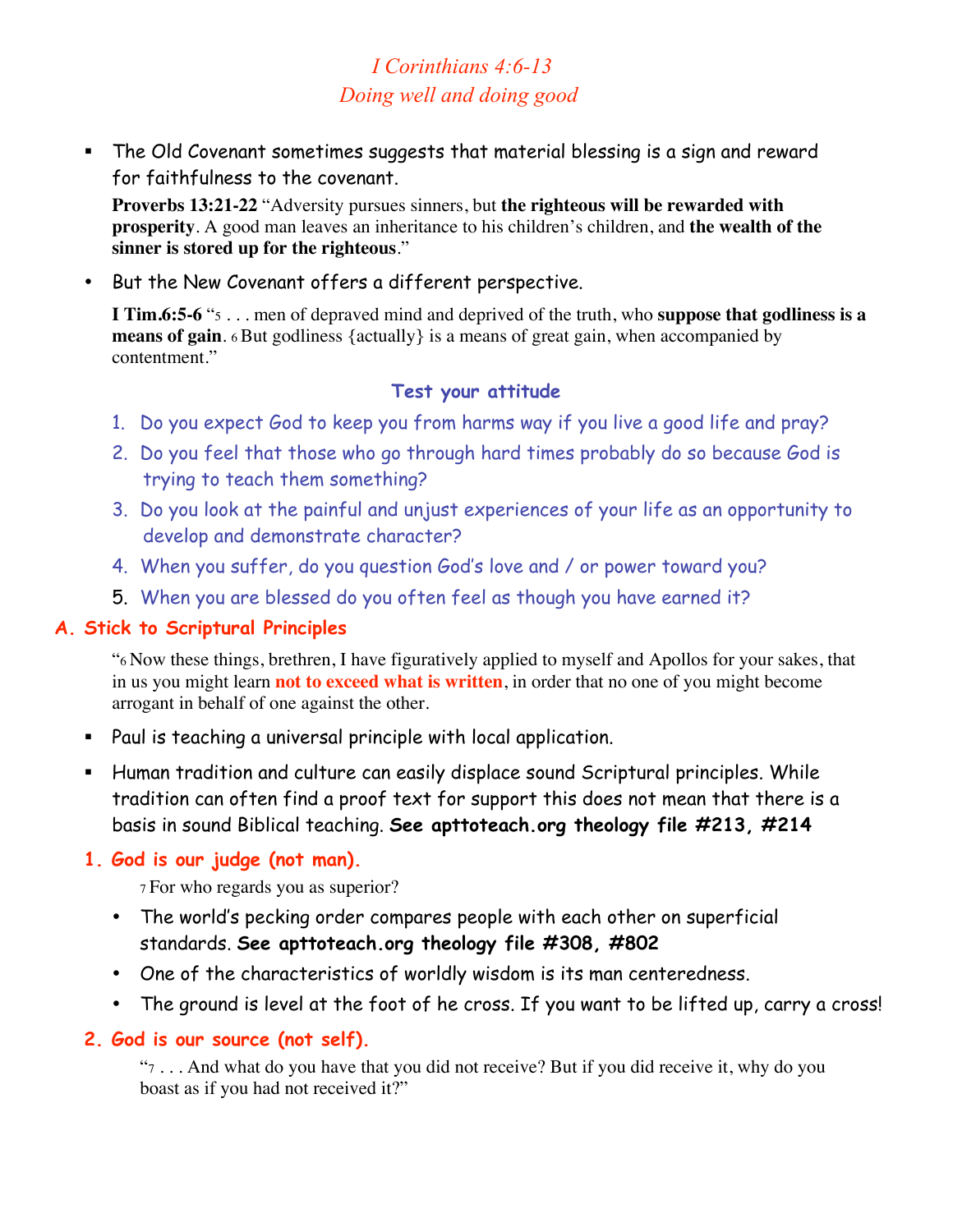- The worldly mind fails to see God's hand in life and credits man with both the good and the bad of life.
- Life's blessings call for worship and gratitude not pride and prejudice.

# **3. Our hope is in heaven (not this life).**

"8 You are already filled, you have already become rich, you have become kings without us; and {I} would indeed that you had become kings so that we also might reign with you."

- The key word here is "already." The position of the believer as a rich ruler is not the problem. The question is when?
- Paul is mocking the carnal pride of the Corinthian Church.

# **4. Life in a fallen world means suffering (not comfort).**

"9 For, I think, God has exhibited us apostles last of all, as men condemned to death; because we have become a spectacle to the world, both to angels and to men. 10 We are fools for Christ's sake, but you are prudent in Christ; we are weak, but you are strong; you are distinguished, but we are without honor. 11 To this present hour we are both hungry and thirsty, and are poorly clothed, and are roughly treated, and are homeless; 12 and we toil, working with our own hands;"

- **Rom.8:18** "For I consider that that sufferings of this present time are not worthy to be compared with the glory that is to be revealed to us."
- **I Pet.4:13** "but to the degree that you share the sufferings of Christ, keep on rejoicing; so that also at the revelation of His glory, you may rejoice with exultation."
- **Phil.3:10** "that I may know Him, and the power of His resurrection and the fellowship of His sufferings, being conformed to His death."
- II Cor.4:16-17 "16 therefore we do not lose heart, but through our outer man is decaying, yet our inner man is being renewed day by day. 17 For momentary, light affliction is producing for us an eternal weight of glory far beyond all comparison."

# **5. Godly virtues are best developed and demonstrated in suffering (not comfort).**

"12 . . . when we are reviled, we bless; when we are persecuted, we endure; 13 when we are slandered, we try to conciliate; we have become as the scum of the world, the dregs of all things, {even} until now."

- Suffering is not a virtue but how we respond to it can be.
- The Apostles counted it a privilege to share Christ's suffering.

# **B. The Corinthians while doing well, were not doing good.**

- Paul mocks their pride in their blessings, which hide their true spiritual poverty.
- He points out the humble circumstances of the Apostles by way of contrast.
- The principles of Scripture call followers of Christ to show virtue and power as they suffer and wait.

# **C. The Point**

# **While doing well in this life is not contrary to God's will it is not to be expected because we follow Christ and like him, show virtue and faith in the face of suffering.**